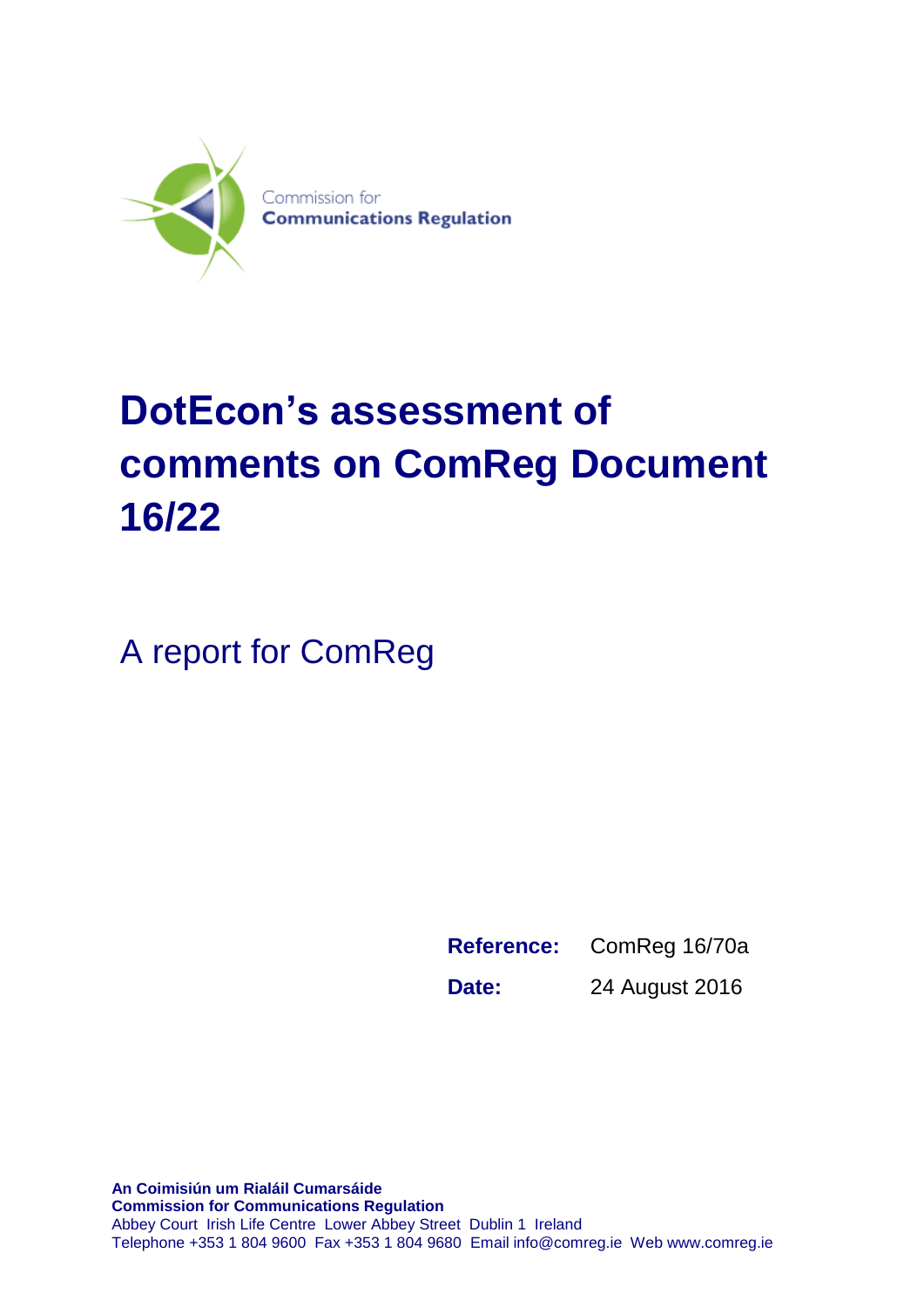## DotEcon's assessment of comments on ComReg Document 16/22

DotEcon's summary, assessment and recommendations

## August 2016

- 1. As ComReg's expert economic adviser, in this document DotEcon sets out its understanding of the comments received by ComReg on the 3.6GHz award Draft Information Memorandum (IM) that relate to issues on which DotEcon is advising ComReg, and our recommendations in relation to same This document does not deal with comments received that may be relevant to the IM but which have already been addressed by ComReg in its response to consultation and Decision document (Document 16/57).
- 2. In this note we summarise the comments received from respondents grouping them by topic, and provide our assessment and recommendations for each of these topics. The topics covered in this note are:
	- 1 Auction rules
	- 2 Split assignments
	- 3 Eligibility points
	- 4 Winner Determination and Pricing software
	- 5 Deposit requirements
	- 6 Excluded bidders
	- 7 WDP algorithm
	- 8 Scheduling

## 1 Auction rules

3. Vodafone supports the proposed bandplan and a technology/service neutral auction. However, it argues that a CCA with regional lots is likely to be complex and requests that auction format and rules are kept stable for as long as possible before the start of the auction. It also demands that the timetable is not compressed to allow operators sufficient time to fully prepare.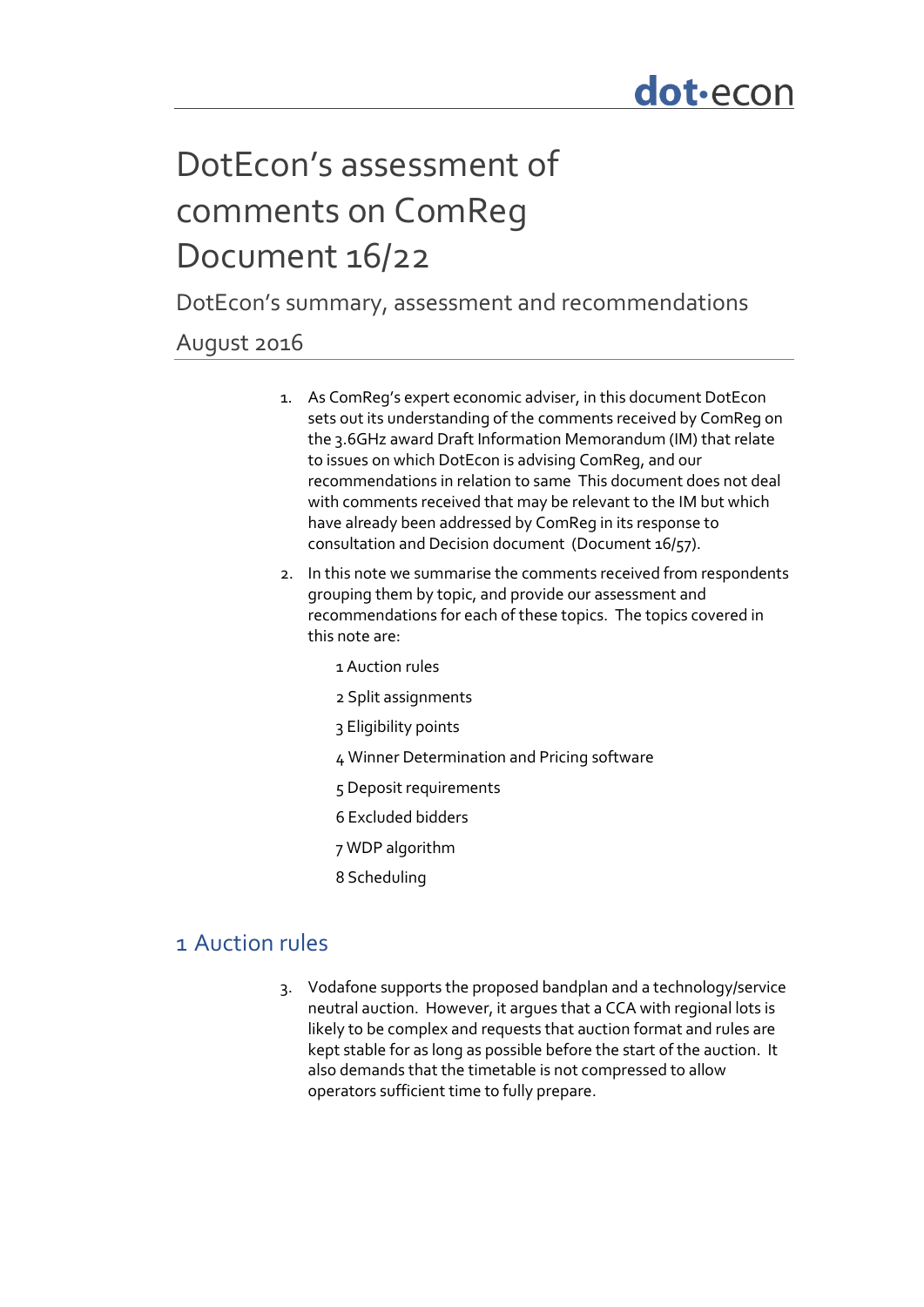#### Assessment and recommendations

- 4. Based on the comments received there does not seem to be any need to make substantive changes to the auction rules. DotEcon also understands that there will be:
	- a presentation to interested parties on the award process and auction rules; and
	- mock auctions for all bidders to help operators familiarise themselves with the auction rules.

## 2 Split assignments

5. In its response to ComReg Document 15/140, Vodafone argued that the difference in availability of equipment supporting frequencies above and below 3.6GHz means it might be desirable to have spectrum rights in both parts of the band. Vodafone reiterated its view in its comments on the Draft IM, and expanded on this point with the suggestion that the negotiation phase could allow for non– contiguous assignments, if approved by other winning bidders.

#### Assessment and recommendations

- 6. Allowing for split assignments would materially increase the complexity of the award process. Moreover, increasing the flexibility for negotiating more complex, non-contiguous, frequency assignments in the negotiation phase would require a more in depth consideration by ComReg before approval. In particular, where there are concerns that an alternative assignment could constitute an undesirable award outcome (e.g. if it might impair ComReg's ability to conduct effective spectrum management in the future without any clear benefit to the market), ComReg would need to make a careful assessment before determining whether or not to allow the negotiated alternative. Such assessments can be complex and time consuming and may even require consultation with stakeholders. Such a process may therefore not be feasible within the time currently allocated for the negotiation phase, and could result in delays to the conclusion of the award.
- 7. We note that requests for alternative frequency assignments may be submitted to ComReg after the conclusion of the award process. Rearrangements of frequency assignments that involve options not currently allowed for by the auction rules can be requested and dealt with separately, outside of the award process. This should not in any way impact on the outcome of the award, as at the time of the negotiation phase all bids would have already been submitted and processed, and (provisional) frequency assignments established. Therefore, even if the award process does not offer the possibility for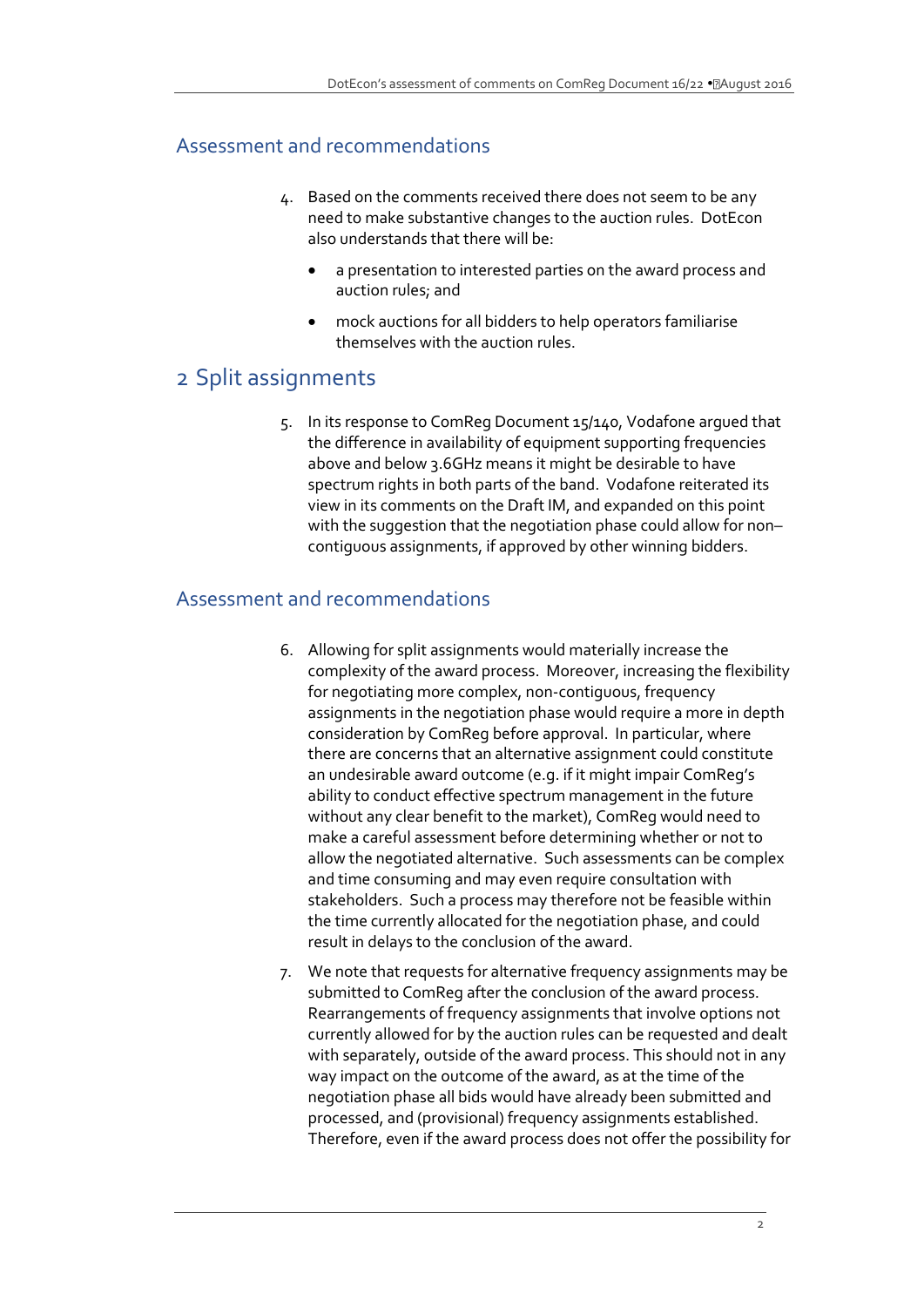a bidder to obtain a split assignment, this does not preclude bidders from subsequently pursuing such an option.

8. Given the above considerations, we recommend that complex rearrangements of frequency assignments such as that proposed by Vodafone are not allowed during the negotiation phase, in order to facilitate a timely award process and avoid any delays to the issuing of licences.

## 3 Eligibility points

9. 3IHL expected a constant relationship between eligibility points and the reserve price of a lot and requests an explanation of the logic used to determine eligibility points.

#### Assessment and recommendations

**.** 

- 10. Differences in eligibility points create impediments to switching. As a very simple example, suppose there are three lots, A, B and C, which have been assigned corresponding eligibility points of 5, 6 and 10 respectively. Eligibility points have been set to align exactly with the relative difference between the minimum prices of the licences (i.e. A and B have very similar, but slightly different, estimated value, and together are expected to be worth roughly the same as the single C lot). It is not unreasonable to expect that a bidder might wish to switch between A and B, or between AB and C as prices develop. With the activity rules proposed, it is always possible to switch demand from B to A or from AB to C, but switching demand the other way would require submitting a relaxed primary bid (and any corresponding chain bids) and would only be allowed under specific conditions. Even if the relaxed activity rules already mitigate switching impediments, restricting switching between similar lots seems unnecessary, adds to the complexity of bidding, and in this context is likely to have little or no benefit.<sup>1</sup>
- 11. The eligibility points we have proposed are therefore loosely but not directly related to minimum prices. We have recommended

 $1$  Switching between lots is restricted through the use of eligibility points (and by assigning eligibility points to lots in a way that roughly reflects estimated relative values) to help to ensure bidders cannot hide their demand by bidding for less valuable lots early in the primary bid rounds and then only switching to the more valuable lots later on. This is not a concern where values across lots are expected to be similar, and restricting switching between lots based on small differences in estimated values is unlikely to be beneficial to the outcome of the award process, but may increase complexity for bidders by requiring relaxed primary bids that could otherwise be reasonably avoided.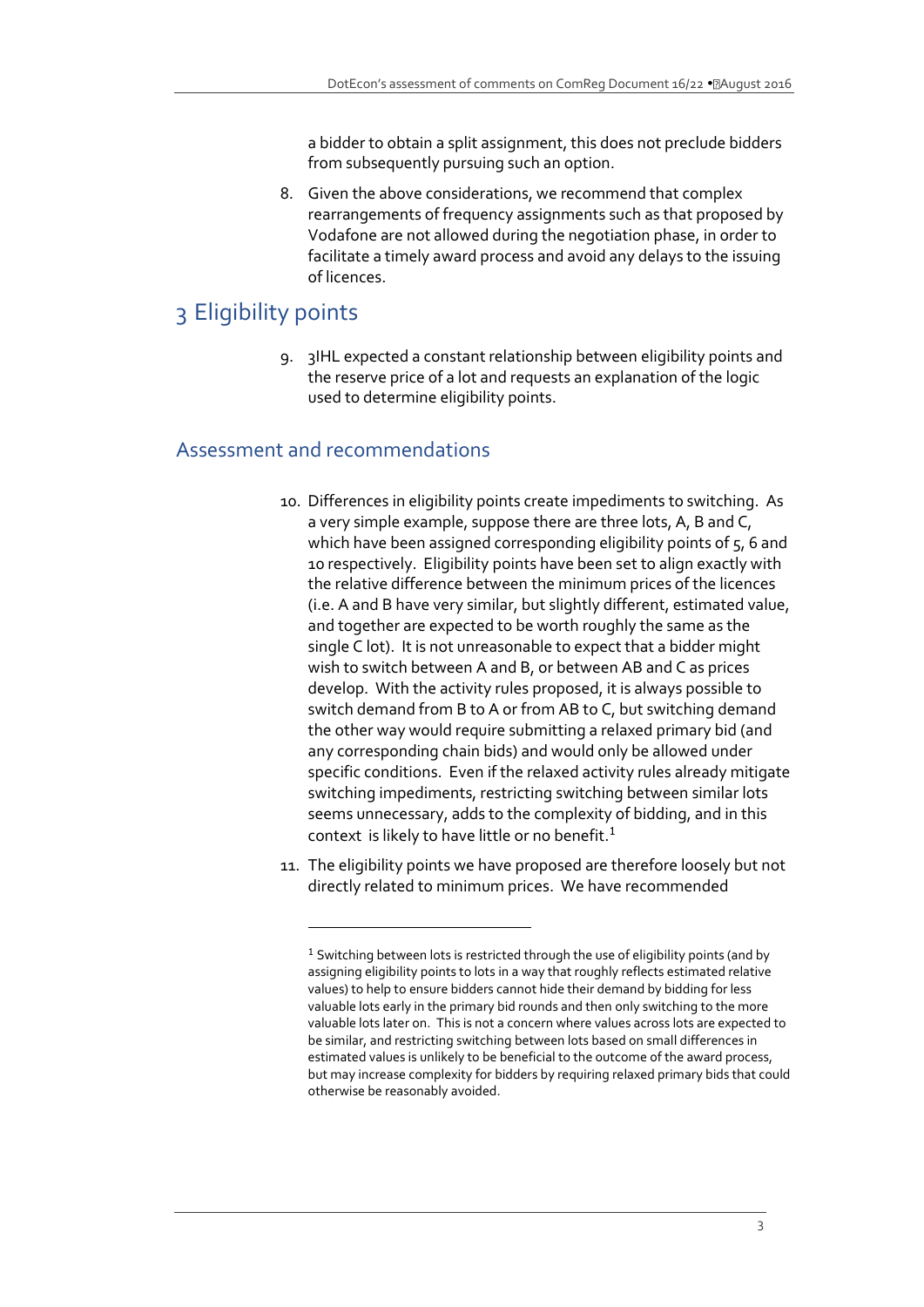assigning the same eligibility points to lots in regions that have a broadly similar minimum price, to facilitate switching across regions and to simplify bidding in the auction. For example, whilst the minimum prices for spectrum lots in Limerick, Waterford and Galway differ, they are of a similar magnitude; we therefore recommend assigning the same eligibility points to spectrum lots of the same type in these regions, allowing bidders the flexibility to easily switch between those regions. Similarly, where eligibility points differ across regions, the relativities have been set to facilitate switching between combinations of regions of similar value. This approach however does mean that there is not a precise constant relationship between minimum prices and eligibility points, as pointed out by 3IHL. In this regard, we also note that using a constant relationship does not guarantee that eligibility points reflect the value differences across lots for all bidders, as actual relative values might differ (to a degree) across bidders and relative to the market value estimates taken as reference when setting minimum prices.

## 4 Winner Determination and Pricing software

12. 3IHL requests clarification on whether the standalone winner and price determination (WDP) software could be run on standard PCs or whether a higher specification would be required.

#### Assessment and recommendations

13. Our current expectation is to provide access to the winner determination and pricing (WDP) software as an online tool, accessible using an internet browser, rather than as an executable file to be run on a bidder's computer. In this case the hardware required for running the backend of the software would be provided by ComReg, and there would be no special hardware requirements for users. The precise approach for providing access to the WDP software will be determined by ComReg in consultation with DotEcon during the implementation of the project, and bidders will be notified as soon as possible of any relevant requirements.

## 5 Deposit requirements

14. 3IHL would like clarification on deposit requirements following the Assignment Round. Specifically, it asks whether the intention is *"to ensure that the standing deposit is as large as the Base Price plus the amount of the highest bid"*.

## Assessment and recommendations

15. If a deposit call is made following the Assignment Round, a bidder may be required to top up its deposit to an amount that covers the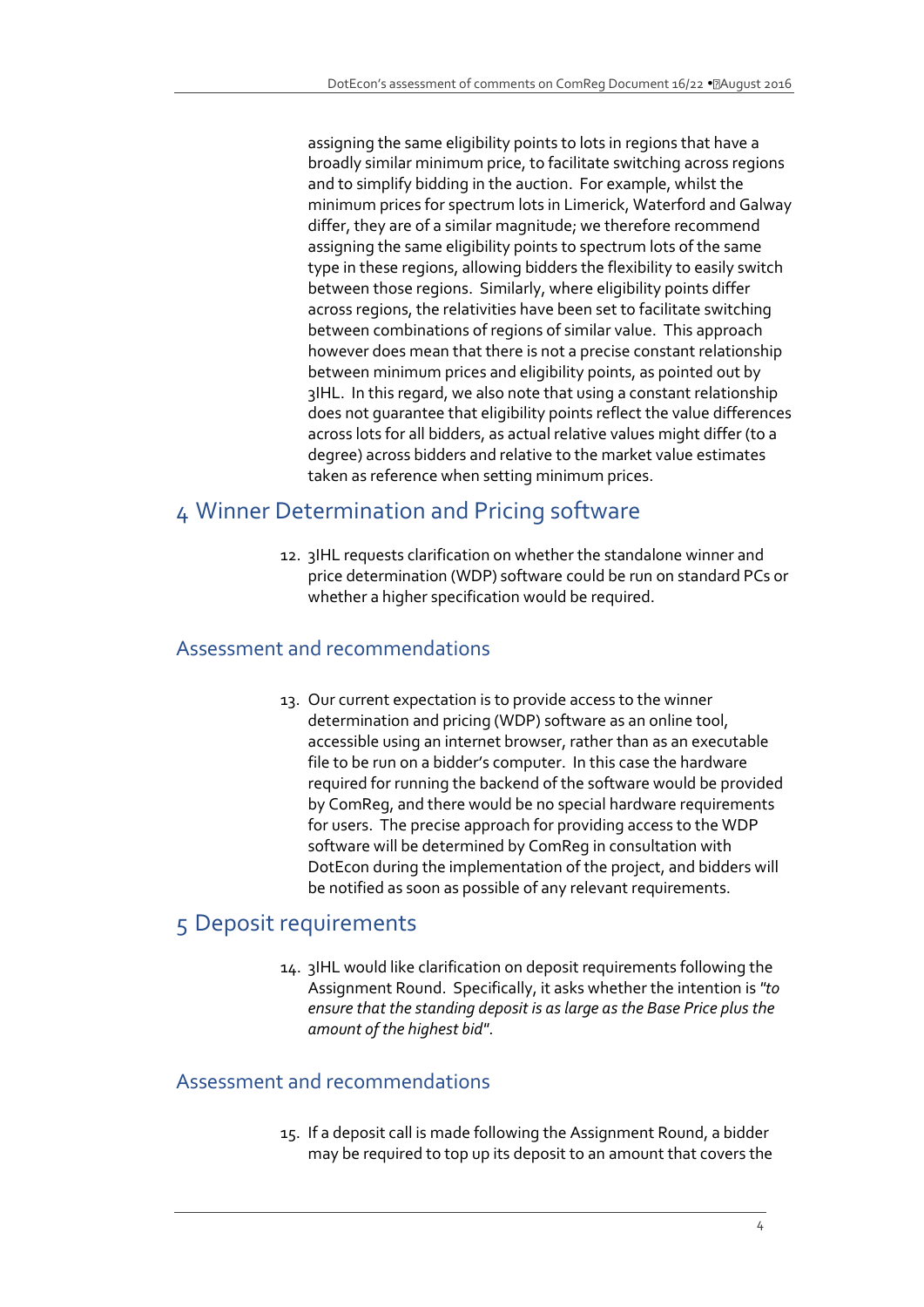total of its base price plus the highest assignment bid it submitted during the assignment round. As currently drafted, the auction rules do not allow any flexibility regarding the level of the top-up – if there is a deposit call, then the amount required would have to cover the full amount of a bidder's base price plus its highest assignment bid. This contrasts with the approach taken in the main stage of the auction, where ComReg may ask for a deposit top-up that is less than the highest bid submitted by the bidder.

16. We recommend amending the auction rules to provide the same flexibility to ComReg in determining the deposit requirements following the Assignment Round. We recommend, however, that the level of the deposit call (within the bounds of the auction rules) should be at the sole discretion of ComReg and, for the avoidance of doubt, that ComReg should still be able to require that each bidder must increase its deposit to cover the full amount of its base price plus its highest assignment bid following the assignment round.

## 6 Excluded bidders

17. 3IHL requests that if a bidder is excluded, other bidders should be informed of this to avoid misleading bidders. Additionally, it claims that it would be inappropriate to allow the auction to continue while including the bids of an excluded bidder.

#### Assessment and recommendations

18. We cannot anticipate all circumstances in which a bidder might be excluded from the auction. Therefore, the appropriate course of action following exclusion of a bidder, including the information provided to other bidders and how to progress with the award process, would need to be determined on a case-by-case basis, depending on the specific circumstances. We would not recommend including specific provisions in the IM for providing information to bidders in these cases or for invalidating bids of excluded bidders, as this could prevent ComReg from taking the most appropriate action which could be detrimental to the award process. The relevant decisions should be made as necessary at ComReg's discretion.

## 7 WDP algorithm

19. 3IHL suggests that random selection in the WDP process is inappropriate, and ComReg should develop an alternative method. Additionally, it suggests that ComReg should notify affected bidders in a situation where the WDP algorithm does not produce a unique set of winning bids.